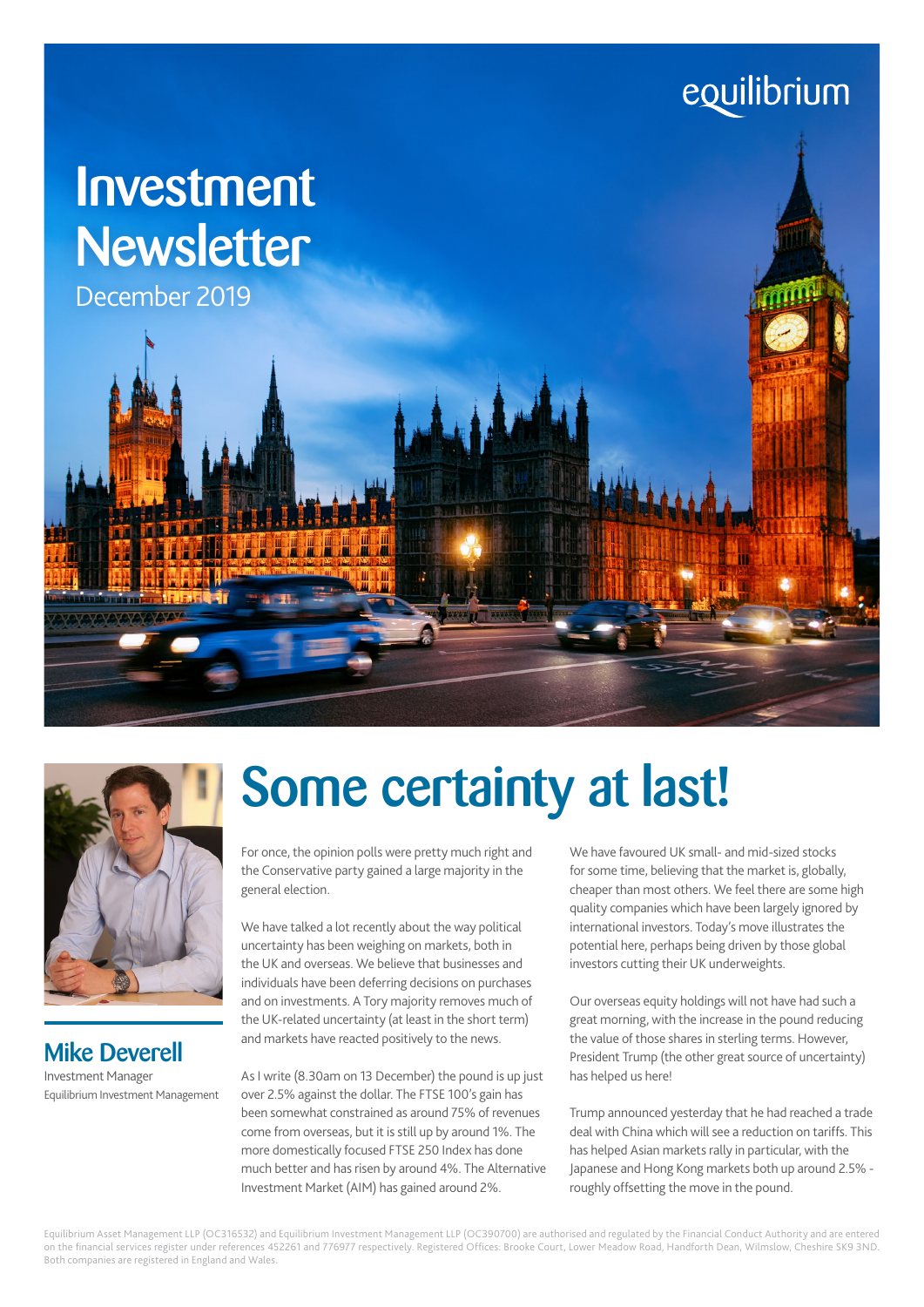A note of caution should be sounded here; until the trade deal is actually signed, it doesn't exist! With a firm majority, Boris Johnson should be able to get his Brexit deal through parliament, and we now look set to leave on 31 January 2020. This should allow businesses to better plan for the future and begin investing again with some additional clarity.

However, it is worth remembering that we now have to agree a deal on future trade. The deadline for doing so is

**Liquidity** 

December 2019

You may have read in the financial press that dealing in the M&G Property Portfolio fund has been suspended. Rest assured, we do not have a holding in this fund. In fact, as we explained in last month's newsletter, we recently sold our last holding in mainstream commercial property funds, when we came out of the Kames Property Income fund in November.

There were several reasons for selling. In addition to structural changes in the property market, the asset class is struggling as a result of economic and political uncertainty in the UK. However, the final straw was our concerns over liquidity (the ability to buy and sell). We monitor flows carefully and were aware that all mainstream property funds were seeing major outflows. We therefore worried that the funds could 'gate', temporarily halting withdrawals in order to give them time to sell buildings.

Crucially, we believe that M&G is unlikely to be the last fund to gate. The publicity alone will see investors trying to get their money out of other funds – if they haven't already.

December 2020 which is an extremely short timescale for such complex negotiations. Johnson has ruled out extending this, so it is possible we could still leave with no deal on trade, even if a withdrawal agreement has been reached.

**Leouilibrium** 

On the other hand, with such a firm majority there is an argument Johnson may tack more toward the centre ground, sidelining the European Research Group, and consider an extension if required.

The FCA has already reviewed the rules around illiquid assets after property funds gated following the EU referendum in 2016. This has been scrutinized further since the Woodford Equity Income fund was forced to gate earlier this year.

We never want to be stuck in something that we don't want to hold, and we've historically always sold out of property funds when liquidity concerns rise. We sold all our property holdings in the financial crisis, and then again on the day of the EU referendum result. We have never yet had a gated fund in our portfolios.

The only remaining property fund we hold is around 2.75% of our portfolio in the Time Commercial Long Income fund. This has a completely different approach to mainstream commercial property funds. It invests in very defensive assets on long leases, where rents usually go up with inflation. Both the asset class and the fund are seeing strong inflows.

### Risk premiums

We often say that risk and return are correlated. If you want to obtain a return that is greater than cash, then you have to take some sort of risk.

When investing in equities, our main risk is volatility – how much markets move up and down. If you bought a single share you would have to accept the risk of catastrophic loss, but we can all but eliminate this by diversifying across enough companies, sectors, countries and markets.

Whilst volatility can be unpleasant, as long as we have a long enough time horizon, it is a risk we can accept. To put it another way, we can stomach short-term losses as long as we have the patience to wait for the recovery.

In financial services, the words 'volatility' and 'risk' are often confused. Volatility is simply one type of risk. Open ended property funds don't have a great deal of volatility but they do generally provide returns well above cash. The excess return in itself tells you that there must be

some risk present. In this case, the risk is not volatility but liquidity. To put it another way, property funds have an 'illiquidity premium' – you get paid for taking liquidity risk.

We know this risk is present when we invest in this asset class, and the ability to gate is essential to these funds. We therefore find it surprising how much publicity is generated when gating does occur!

In our view, the problem is not the assets themselves, but the mismatch between the assets and the risk tolerance or time horizon of the end investors. Property funds are often marketed as low risk because they have low levels of volatility, but this is a fundamental misunderstanding.

Mislabelling of funds can be damaging. For example, the Woodford Equity Income fund wasn't an equity income fund (even if it had started out that way). It was a growth fund made up of smaller companies and should have been labelled as such.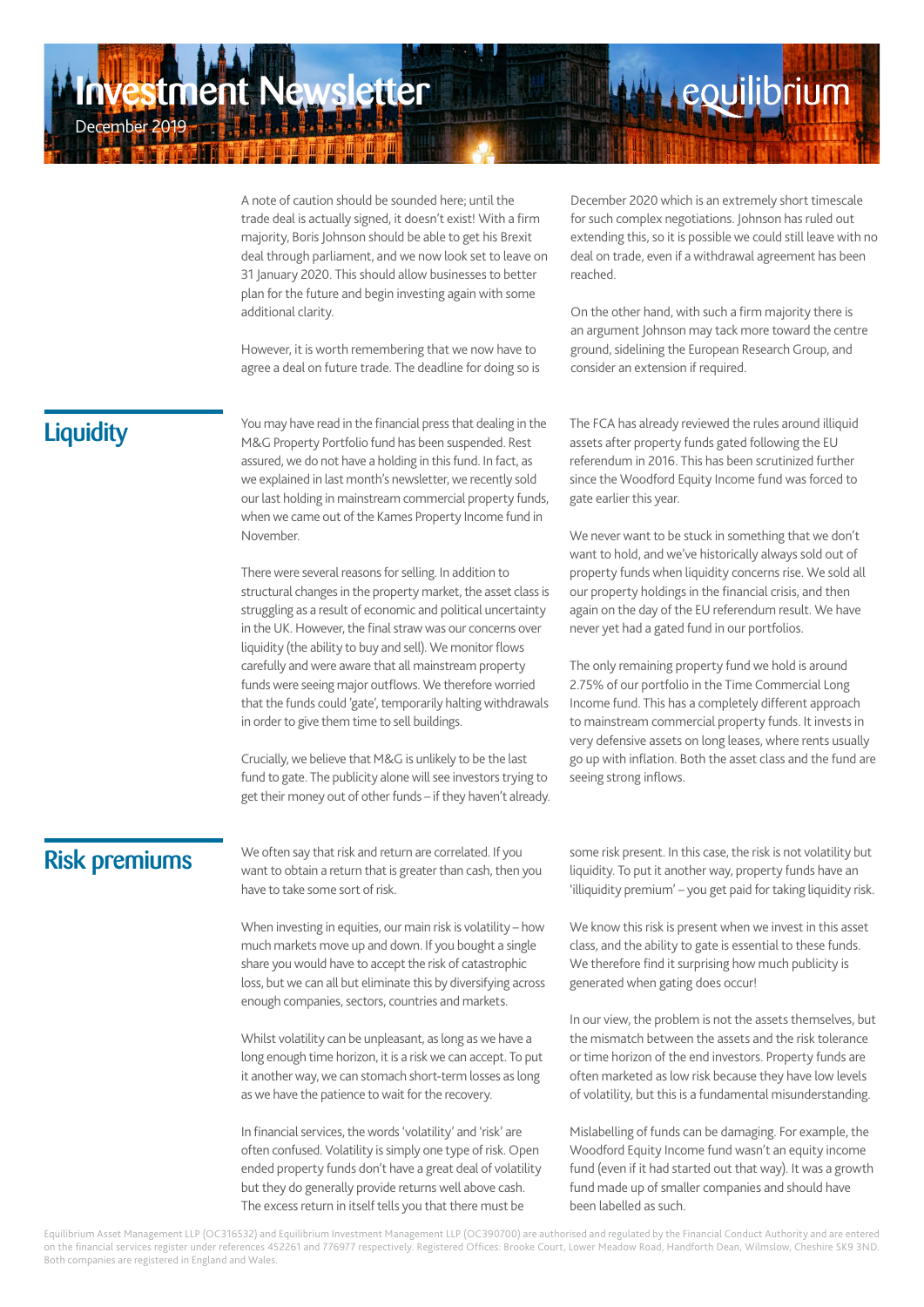# **Iment Newsletter** December 2019

### What's the REIT approach?

Many people prefer to invest in property via closed ended funds, known as Real Estate Investment Trusts (REITs) These are companies which buy properties. Investors can buy shares in those companies which are then traded on the stock exchange like any other share, making them more liquid.

One trade-off for this extra liquidity is that it gives you more volatility. Chart one shows the performance of Equilibrium's property portfolio in blue, compared to a fund which tracks the REIT index in red.

Over five years, the returns are similar but the dramatic difference in volatility is clear to see in chart one.

**Leouilibrium** 

The chart includes the period around the EU referendum (circled) when many open ended property funds were forced to stop investors from withdrawing.

In theory, the closed ended funds were still liquid and clients could sell, but only for a loss of around 20% compared to the pre-referendum levels.



### The illusion of **liquidity**

Property funds are often accused of providing the illusion of liquidity. They remain liquid except when clients really want them to be. There is an element of truth to this.

However, in our view this also applies to other asset classes to some extent. For example, it applies to smaller company stocks. Even where stocks are listed on an exchange they are only liquid if someone wants to buy! Many smaller stocks only trade perhaps a few hundred thousand pounds on a normal day, and so buying or selling in any size can be difficult (as Neil Woodford discovered!). This also applies to REITs.

Some corporate bonds are even less liquid, with most only traded 'over the counter' (directly between participants or via a market maker) rather than on an exchange. The point is, if everyone wants to sell, then everything becomes less liquid. Or even if it is liquid, the price you may be able to achieve may be well below fair value.

In the future, we may well invest in more property companies rather than direct property funds. The FCA is rightly tightening the rules around illiquid assets, with enhanced risk warnings to stop them being sold to people who don't understand them.

However, there is a fine balance because we also don't want investors to only be buying the top 100 stocks, for example. We want to be able to capture the liquidity risk premium that smaller companies have, for example, because this can enhance returns.

Whilst we need to accept some risk, we also monitor every fund in which we invest for their liquidity levels. We ask them how much of their portfolio they can liquidate in a single day, week, and month. Based on this analysis, in normal market conditions we believe we could liquidate our entire holding in any of the funds in our portfolio, within a single week.

*Risk warning: The content contained in this newsletter represents the opinions of Equilibrium Investment Management. The commentary in this blog in no way constitutes a solicitation of investment advice. It should not be relied upon in making investment decisions and is intended solely for the entertainment of the reader. The value of your investments can fall as well as rise and are not guaranteed. Investors may not get back the amount originally invested.*